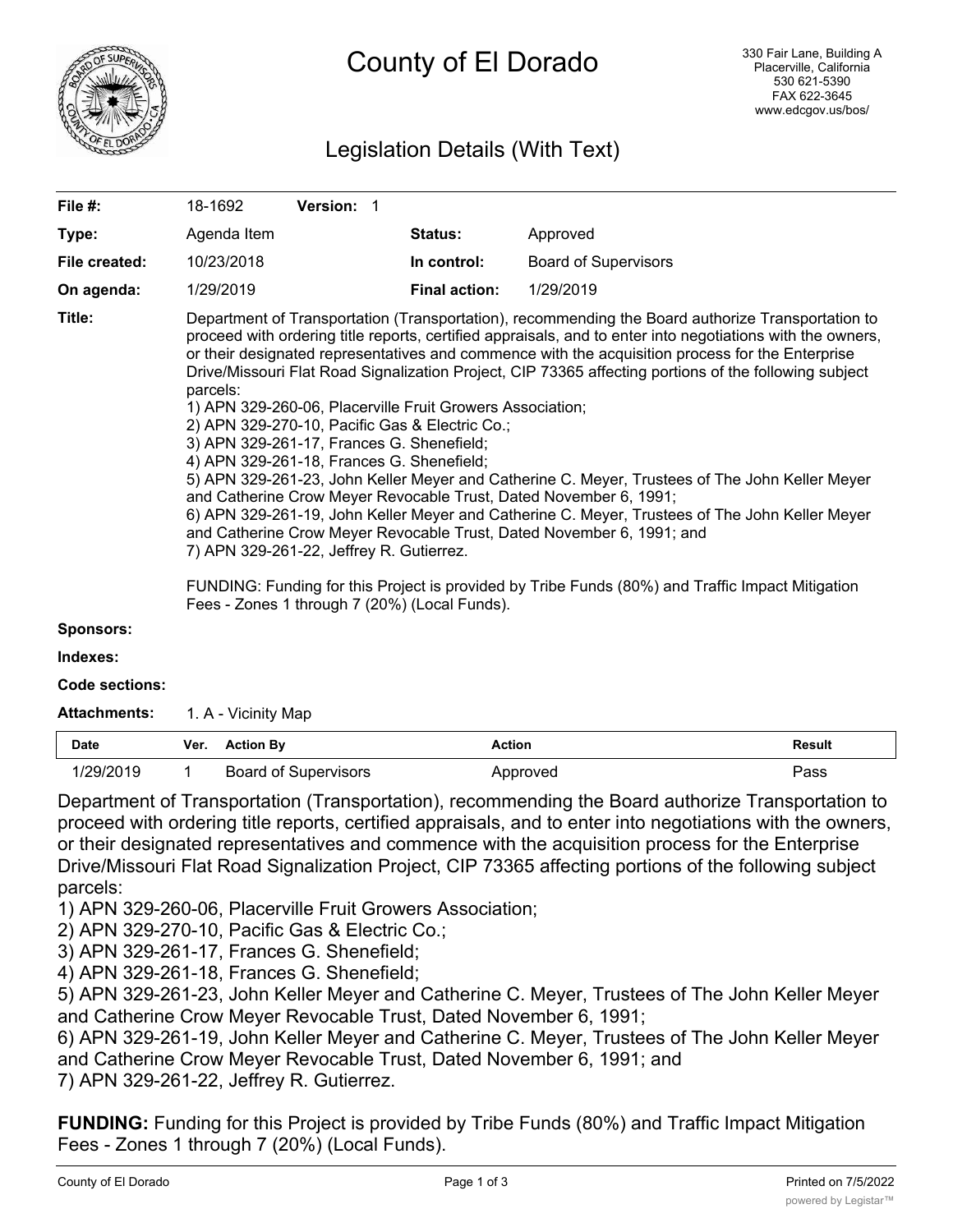## **DISCUSSION/BACKGROUND**

The Enterprise Drive/Missouri Flat Road intersection was identified in the 2018 Intersection Needs Prioritization Summary as currently operating unacceptably at LOS F during both peak hours and has met the peak hour signal warrant in recent years. The analysis/data suggests that motorists may be avoiding the intersection due to the high delay. The Enterprise Drive/Missouri Flat Road Signalization Project (Project) proposes to signalize the intersection of Missouri Flat Road and Enterprise Drive; including the installation of new traffic signal controller and cabinet, detector loops, and widening of both Missouri Flat Road and Enterprise Drive to accommodate turn lanes.

Missouri Flat Road will be widened north and south of the intersection for right and left turn lanes. Enterprise Drive will be widened to accommodate a left turn lane at the intersection. Concrete curb ramps will be constructed to ADA standards at three of the intersection legs along with crosswalks to accommodate pedestrians crossing Missouri Flat Road and Enterprise Drive. The roadway pavement sections of Missouri Flat Road and Enterprise Drive will also be reconstructed within the Project limits.

The County may need to purchase fee title or easements from the above listed parcels for the Project. In order for the Department of Transportation (Transportation) to research title records and prepare for negotiations with the subject parcel owners, Transportation is requesting authorization from the Board to proceed with the ordering and payment of title reports and certified appraisals for the land rights to be acquired.

Transportation is also requesting the Board authorize Transportation to enter into negotiations with the owners, or their designated representatives of the parcels listed herein as related to the Project and appoint Kyle Lassner, Right-of-Way Supervisor (or his designee), as the real estate negotiator on behalf of the County.

## **ALTERNATIVES**

This intersection has been identified as warranting installation of a traffic signal based on level of service and vehicle delay and, therefore, if this item was not approved the current situation would only get worse.

#### **PRIOR BOARD ACTION**

N/A

**OTHER DEPARTMENT/AGENCY INVOLVEMENT** N/A

## **CAO RECOMMENDATION**

It is recommended that the Board approve this item.

#### **FINANCIAL IMPACT**

The cost for title reports and color coded parcel maps is based on \$600 per parcel. The total cost for the 7 title reports is \$4,200. Funding for the Right-of-Way acquisition process is budgeted in the Capital Improvement Program and will be provided by Tribe Funds (80%) and Traffic Impact Mitigation Fees - Zones 1-7 (20%) (Local Funds).

## **CLERK OF THE BOARD FOLLOW UP ACTIONS** N/A